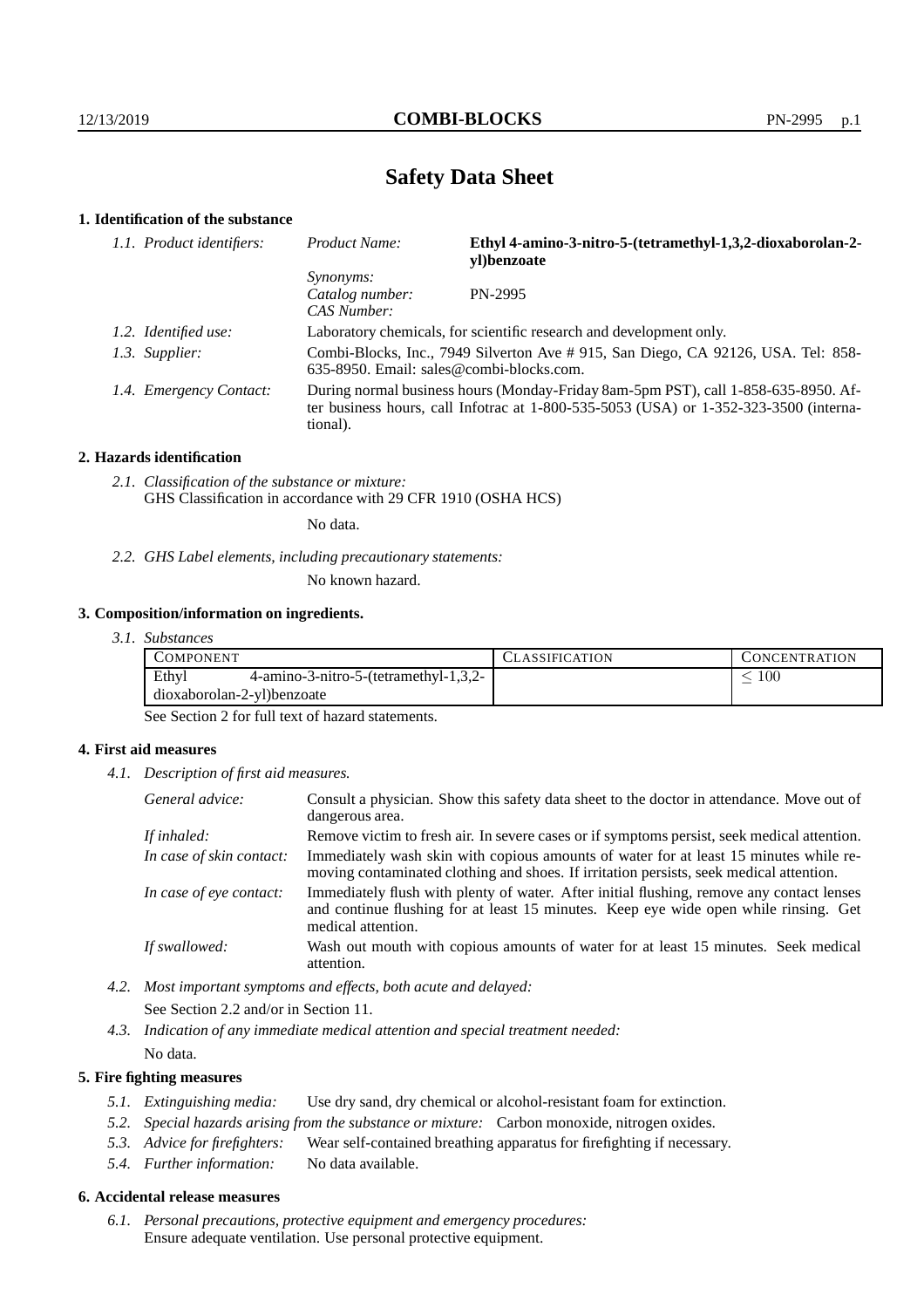|                         | 6.2. Environmental precautions:                                                                                                                                                                                                                                    |                                                                                                                                                                                    |  |  |  |
|-------------------------|--------------------------------------------------------------------------------------------------------------------------------------------------------------------------------------------------------------------------------------------------------------------|------------------------------------------------------------------------------------------------------------------------------------------------------------------------------------|--|--|--|
|                         | Should not be released into the environment. See Section 12 for additional ecological information.                                                                                                                                                                 |                                                                                                                                                                                    |  |  |  |
|                         | 6.3. Methods and materials for containment and cleaning up:                                                                                                                                                                                                        |                                                                                                                                                                                    |  |  |  |
|                         | Sweep up or vacuum up spillage and collect in suitable container for disposal.                                                                                                                                                                                     |                                                                                                                                                                                    |  |  |  |
|                         | 6.4. Reference to other sections:                                                                                                                                                                                                                                  |                                                                                                                                                                                    |  |  |  |
|                         | Refer to protective measures listed in Sections 8 and 13.                                                                                                                                                                                                          |                                                                                                                                                                                    |  |  |  |
|                         | 7. Handling and storage                                                                                                                                                                                                                                            |                                                                                                                                                                                    |  |  |  |
|                         | 7.1. Precautions for safe handling: Avoid contact with skin and eyes. Avoid inhalation of vapour or mist. Keep away<br>from sources of ignition - No smoking. Take measures to prevent the build up of electro-<br>static charge. For precautions see section 2.2. |                                                                                                                                                                                    |  |  |  |
|                         | 7.2. Conditions for safe storage, including any incompatibilities: Store refrigerated. Keep container tightly closed in<br>a dry and well-ventilated place. Containers which are opened must be carefully resealed<br>and kept upright to prevent leakage.         |                                                                                                                                                                                    |  |  |  |
|                         | 7.3. Specific end use(s):                                                                                                                                                                                                                                          | Laboratory chemicals, for scientific research and development only.                                                                                                                |  |  |  |
|                         | 8. Exposure Controls / Personal protection                                                                                                                                                                                                                         |                                                                                                                                                                                    |  |  |  |
|                         | 8.1. Control parameters:                                                                                                                                                                                                                                           |                                                                                                                                                                                    |  |  |  |
|                         | Components with workplace control parameters: Contains no substances with occupational exposure limit values.                                                                                                                                                      |                                                                                                                                                                                    |  |  |  |
| 8.2. Exposure controls: |                                                                                                                                                                                                                                                                    |                                                                                                                                                                                    |  |  |  |
|                         | Appropriate engineering controls: Ensure that eyewash stations and safety showers are close to the workstation<br>location. Ensure adequate ventilation, especially in confined areas.                                                                             |                                                                                                                                                                                    |  |  |  |
|                         | Personal protective equipment:                                                                                                                                                                                                                                     |                                                                                                                                                                                    |  |  |  |
|                         | Eye/face protection:                                                                                                                                                                                                                                               | Wear appropriate protective eyeglasses or chemical safety goggles as described by OSHA's<br>eye and face protection regulations in 29 CFR 1910.133 or European Standard EN166.     |  |  |  |
|                         | Skin protection:                                                                                                                                                                                                                                                   | Handle with gloves. Gloves must be inspected prior to use. Use proper glove removal<br>technique (without touching glove's outer surface) to avoid skin contact with this product. |  |  |  |

Dispose of contaminated gloves after use in accordance with applicable laws and good laboratory practices. Wash and dry hands Body Protection: Complete suit protecting against chemicals, Flame retardant antistatic protective clothing.,

The type of protective equipment must be selected according to the concentration and amount of the dangerous substance at the specific workplace.

Respiratory protection:

Control of environmental exposure: Prevent further leakage or spillage if safe to do so. Do not let product enter drains.

# **9. Physical and chemical properties**

*9.1. Information on basic physical and chemical properties*

| (a)               | Appearance:                                   | No data  |
|-------------------|-----------------------------------------------|----------|
| (b)               | Odour:                                        | No data  |
| (c)               | Odour Threshold:                              | No data  |
| (d)               | $pH$ :                                        | No data  |
| (e)               | Melting point/freezing point:                 | No date. |
| (f)               | Initial boiling point and boiling range:      | No data  |
| (g)               | Flash point:                                  | No data  |
| (h)               | Evaporatoin rate:                             | No data  |
| (i)               | Flammability (solid, gas):                    | No data  |
| (j)               | Upper/lower flammability or explosive limits: | No data  |
| $\left( k\right)$ | Vapour pressure:                              | No data  |
| (1)               | Vapour density:                               | No data  |
| (m)               | Relative density:                             | No data  |
| (n)               | Water solubility:                             | No data  |
| $\circ$           | Partition coefficient: n-octanol/water:       | No data  |
| (p)               | Auto-ignition:                                | No data  |
| (q)               | Decomposition temperature:                    | No data  |
| (r)               | Viscosity:                                    | No data  |
| (s)               | Explosive properties:                         | No data  |
| (t)               | Oxidizing properties:                         | No data  |
|                   |                                               |          |